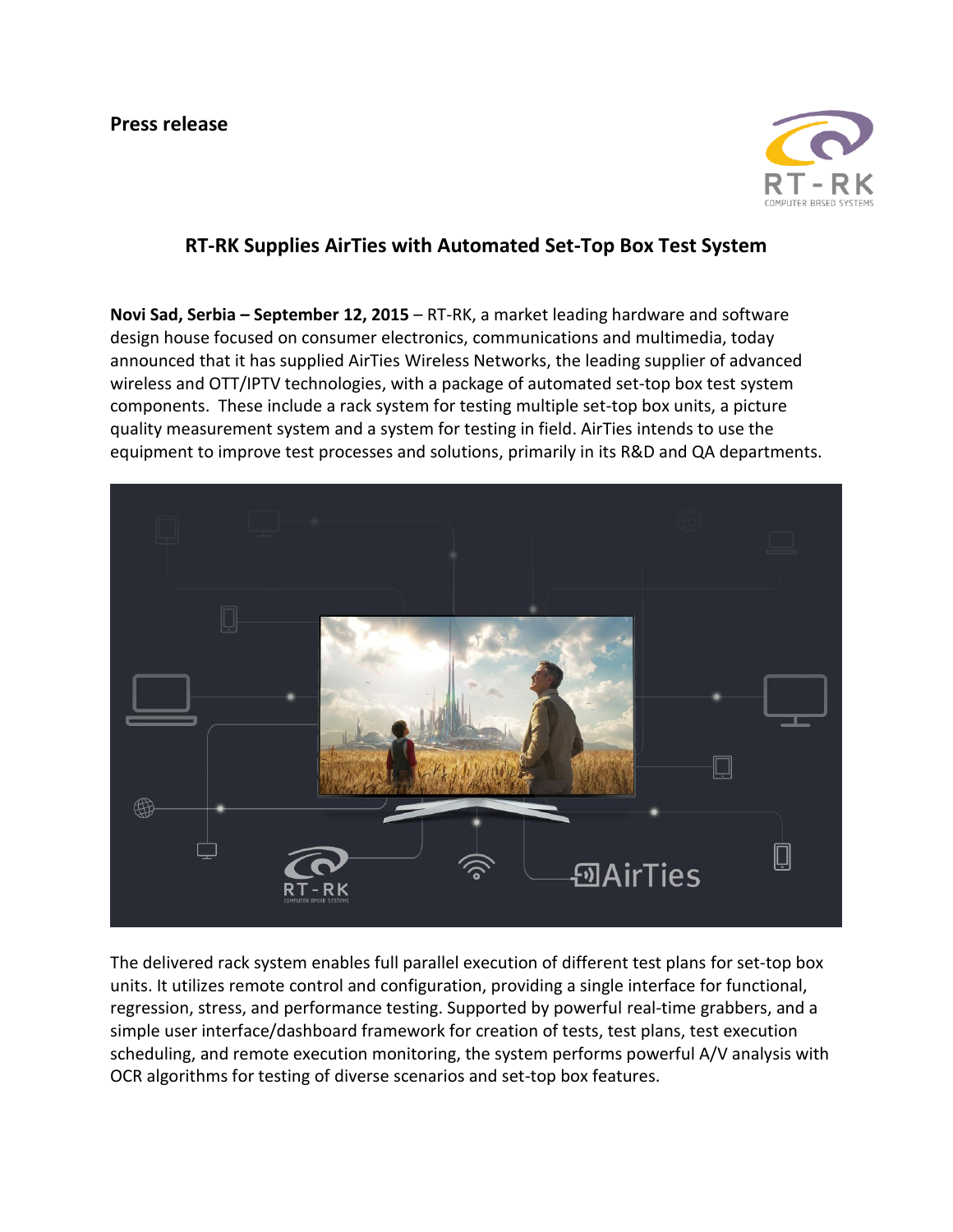Picture quality measurement system is a no-reference real-time processing system for video and audio artifact detection. It provides repeatable and objective quality measurements, which closely correspond to subjective human visual assessment, obtained, tracked and alerted in real time.

The station for testing in the field is a flexible and compact package for set-top box verification at remote locations (field infrastructure or customer's home). The system consists of a central monitoring and control system and remote stations. It is used for monitoring of real-time broadcast, set-top box services (Vod, EPG, etc.), performance measurement, video quality assessment, ongoing KPI measurement, and other related functions. The system is web based, allows remote configuration of the probes, and has mechanisms to facilitate test scenario creation and modification (on-the-fly).

The package comprises all the essentials for reliable set-top box development and verification, which is a key goal for AirTies.

"AirTies is committed to delivering premium content to any room and any device in the home. *That relies on a high capacity Wi-Fi home network proven to guarantee the best quality of service in different wireless environments with the ability to reach a full range of devices for content delivery,"* said Metin Taskin, CTO, AirTies. *"As we have been expanding our set-top box portfolio, we have considered several options to ensure quality of products and bring them to market in the shortest possible time. We have chosen RT-RK, as we found they provide the most comprehensive and robust test solutions on the market today."*

*"We gladly serve AirTies as they renew and complement their existing testing solutions,"* said Vukota Pekovic, Head of Marketing and Sales RT-RK. *"Particularly, I am pleased as AirTies shows interest in using our solutions both in R&D and QA departments. That surely corresponds with our mission in testing of products in digital television, and is a sign of value of our solutions. For now, our cooperation continues with RT-RK's engagement in preparation of test suites for AirTies' set-top box models."*

- ends –

## **About AirTies**

AirTies was founded in 2004 by a senior management and technical team from Silicon Valley, with the strategic intent to become the market leader for the wirelessly connected home. AirTies designs and develops its own software and hardware, wirelessly streaming high definition video to multiple rooms and screens. The comprehensive product portfolio includes broadband internet devices and IP/Broadcast hybrid television set-top boxes. Its globally awarded technology enables seamless wireless integration at the touch of a button, as well as 100 percent internet wireless coverage in homes. AirTies has an